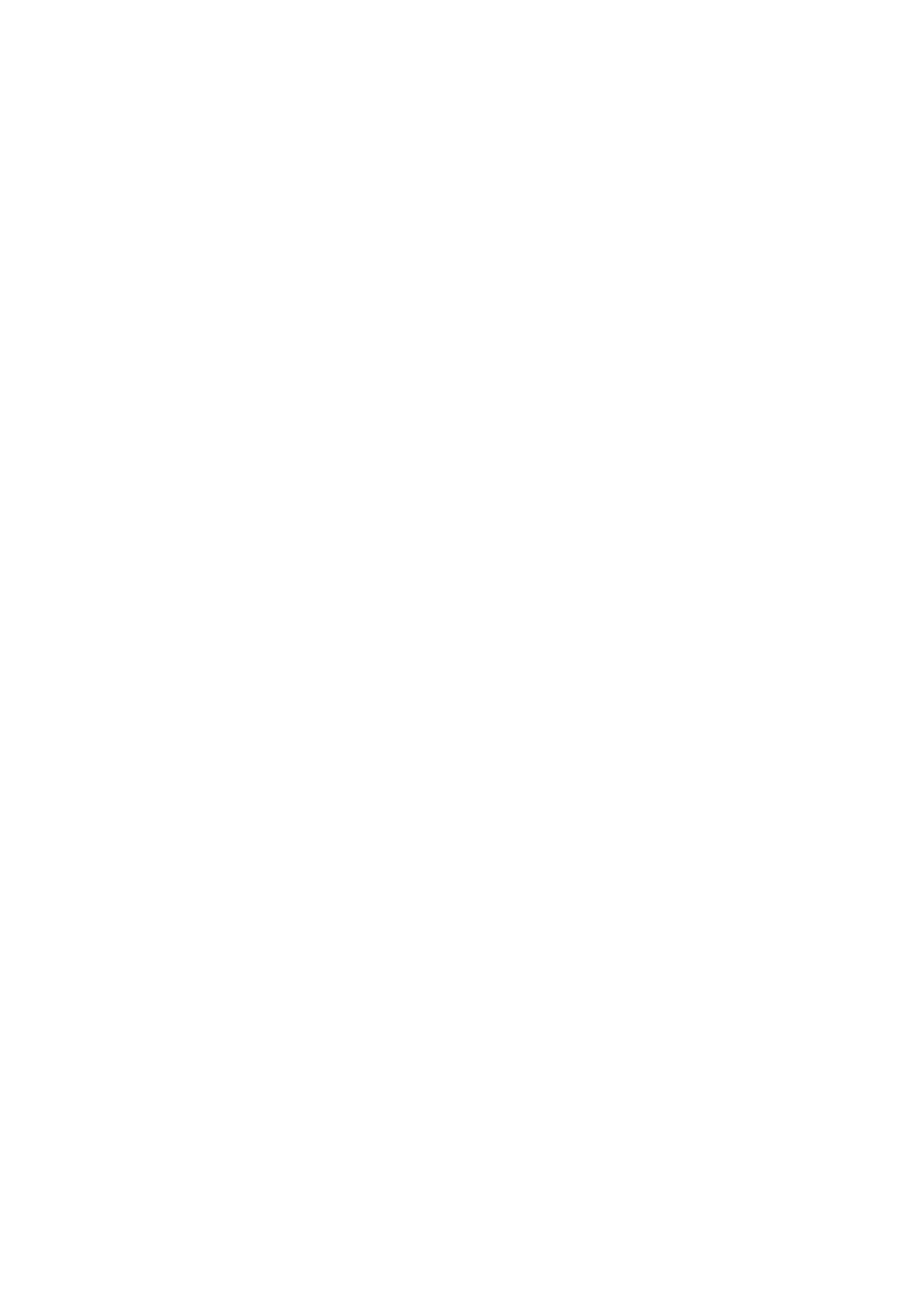# Helping woun child at

# Making the most of reading at home.



# Thorpe Church of England Primary School

# *Faith, Love and Excellence*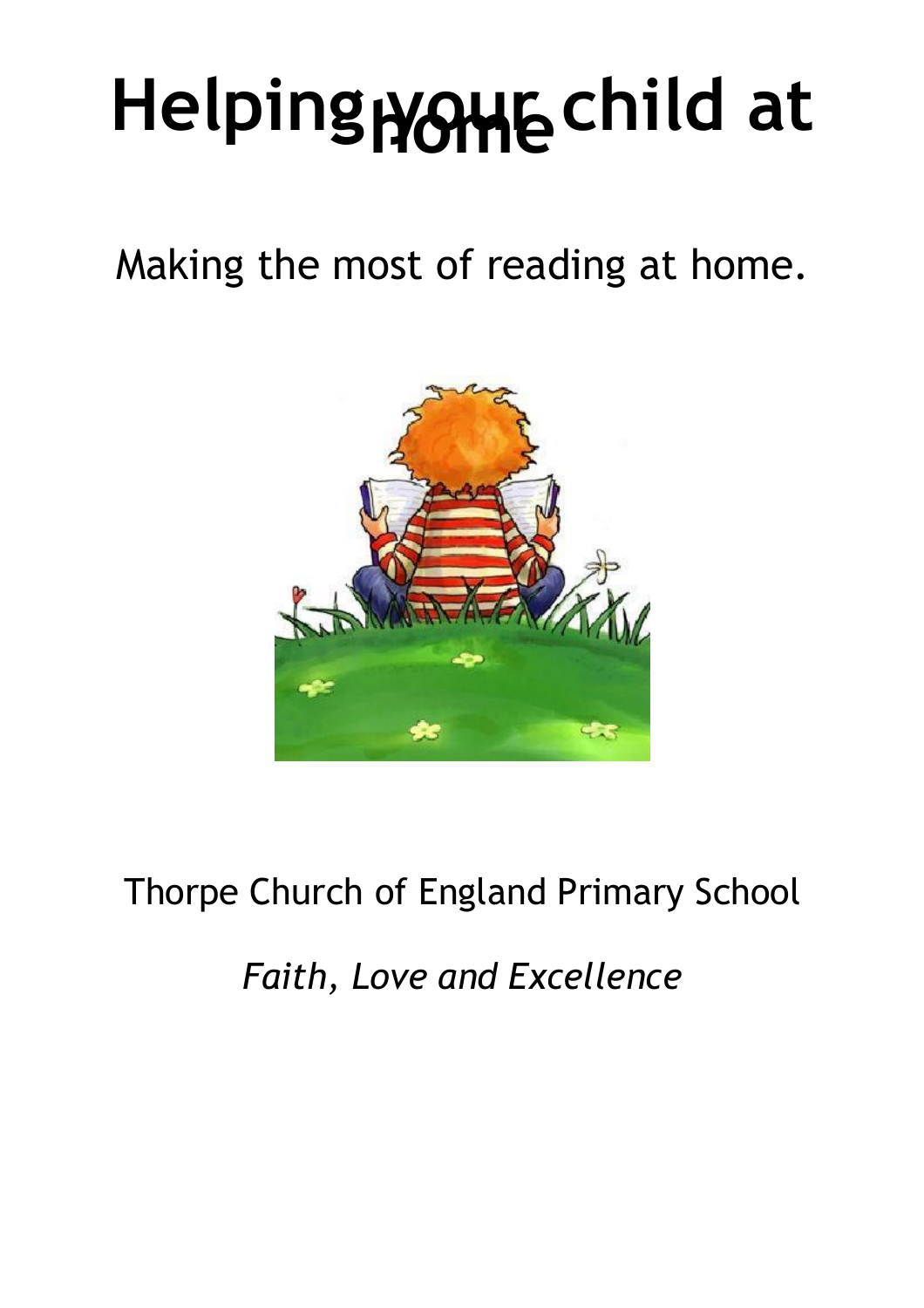## **The benefits**

Reading regularly with your child at home will be of great benefit to them. It supports their learning in a relaxed atmosphere and can enable them to learn sight words **(Last two pages in the home school link books)** and phonic sounds more quickly and move through the book band colours to become confident readers.

*A little reading goes a long way* – a good 10 minutes is much better than a difficult half an hour!

## **Tips to support reading time at home**

**Praise, praise, praise –** Whenever you are reading with your child or they read words during an outing, offer as much praise, encouragement and enthusiasm as possible!

**Choosing a good time –** Choose a time when there are minimal distractions and your child isn't tired. If bedtime is a quiet time when reading can be done, try taking it in turns to read with your child.

**Setting the scene –** Ask your child about the book so far or share the book by looking through the pictures first. Discuss what the book might be about as all this information will act as cues to your child when they are reading.

**Picture Perfect –** The pictures act as vital clues to help with reading, so never cover them up.

**Fingers at the ready –** Children should point to each word they are reading, this will help keep their focus and not to lose their place.

**Be patient -** When your child is trying to sound out an unfamiliar word, give him or her time to do so. You can help your child by:

- $\Box$  Reminding them to look closely at the first letter or letters of the word.
- $\Box$  Sound out the word
- $\Box$  Asking them to read the rest of the sentence this may help them understand the unfamiliar word.
- $\Box$  Looking at the pictures.
- $\Box$  Not correcting every word if the story still makes sense. Eg "mummy" is said instead of "mother".
- $\Box$  Supplying the word so that the fluency of the reading isn't lost.
- $\Box$  Once the unfamiliar word has been discovered, either you or your child should read the whole sentence again so the meaning is not lost.

**Dig deeper into the story -** Ask your child questions about the story you've just read. Say something like, "Why do you think he did that?" The stickers in the home school link books give targets for the children at each book band colour.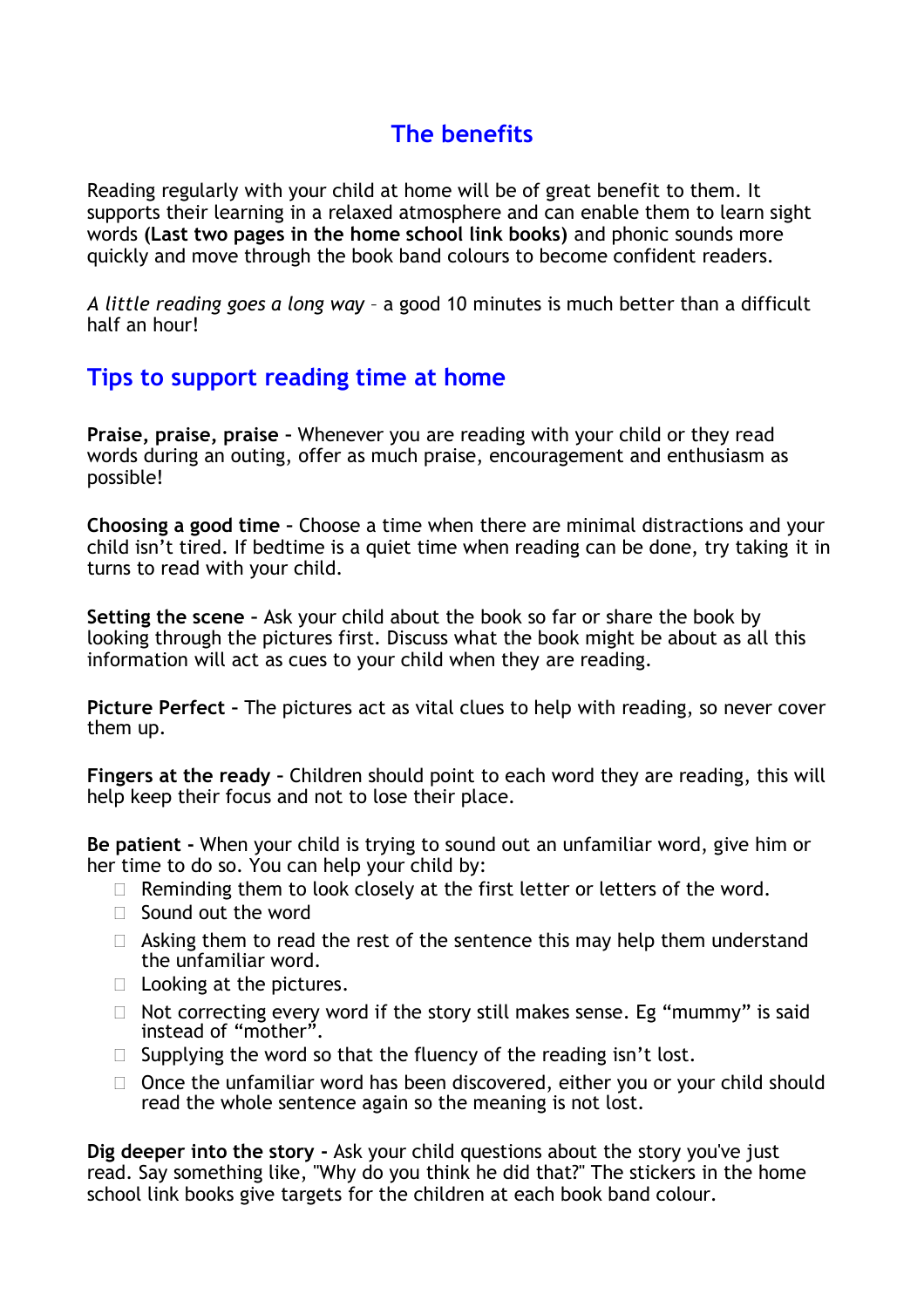## **Games to play with your Reception/Key Stage One child**

**Sharing books -** Always remember that we teach phonics to help our children learn to read and write and in order to do this successfully they need to love books! The best way to help your child is to read as many books as possible in English or your child's home language. Read anything that your child is interested in (including magazines, menus, etc). You don't have to read all (or any) of the words each time. Remember to use silly voices, make sound effects, pull faces, act things out, talk about what you can see, talk about what you both think and feel and have fun! Rereading books helps children read more quickly and accurately.

### **Oral Blending games**

**Robotic talking** - Words are made up from sounds and children need to be able to hear these sounds individually. Sometimes when you are playing you can say words as if you were a robot (saying the sounds separately) and see if your child can work out what you are saying. Stick to short simple words that only have a few sounds in them. Make sure you are saying the letter sounds (p-i-g) not the letter names (peeeye-gee). E.g.

Pass that p-i-g to me.

Sit d-ow-n.

Point to your t-ee-th.

Hop like a f-r-o-g.

As your child becomes familiar with this robot talking, see if they can say words in robot talk themselves?

**I spy -** Say the rhyme 'I spy with my little eye something beginning with allow your child plenty of opportunities to guess what you have chosen, for example, 'something beginning with **t**' could be a tree, toy, tent or train.

**Point out print everywhere -** Talk about the written words you see in the world around you. Ask your child to find familiar words on each outing.

**Playing with words –** Encourage your child to sound out the word as you change it from mat to fat to sat; from sat to sag to sap; and from sap to sip.

#### **Phoneme recognition games**

**Looking for letters –** Ask your child to look for letters whilst you are out and about. Can they find letters from their own name, letters they have learnt in school or letters that specific words begin with?

**Letter sound bingo.** You will need: A 3x3 grid for each player & counters or coins Write some of the letters into the spaces on each card, making each card slightly different. The 'bingo caller' says each letter in turn and the players cover the letter up. The winner is first to fill their board. To make this game easier for new readers, show them the letter for them to match.